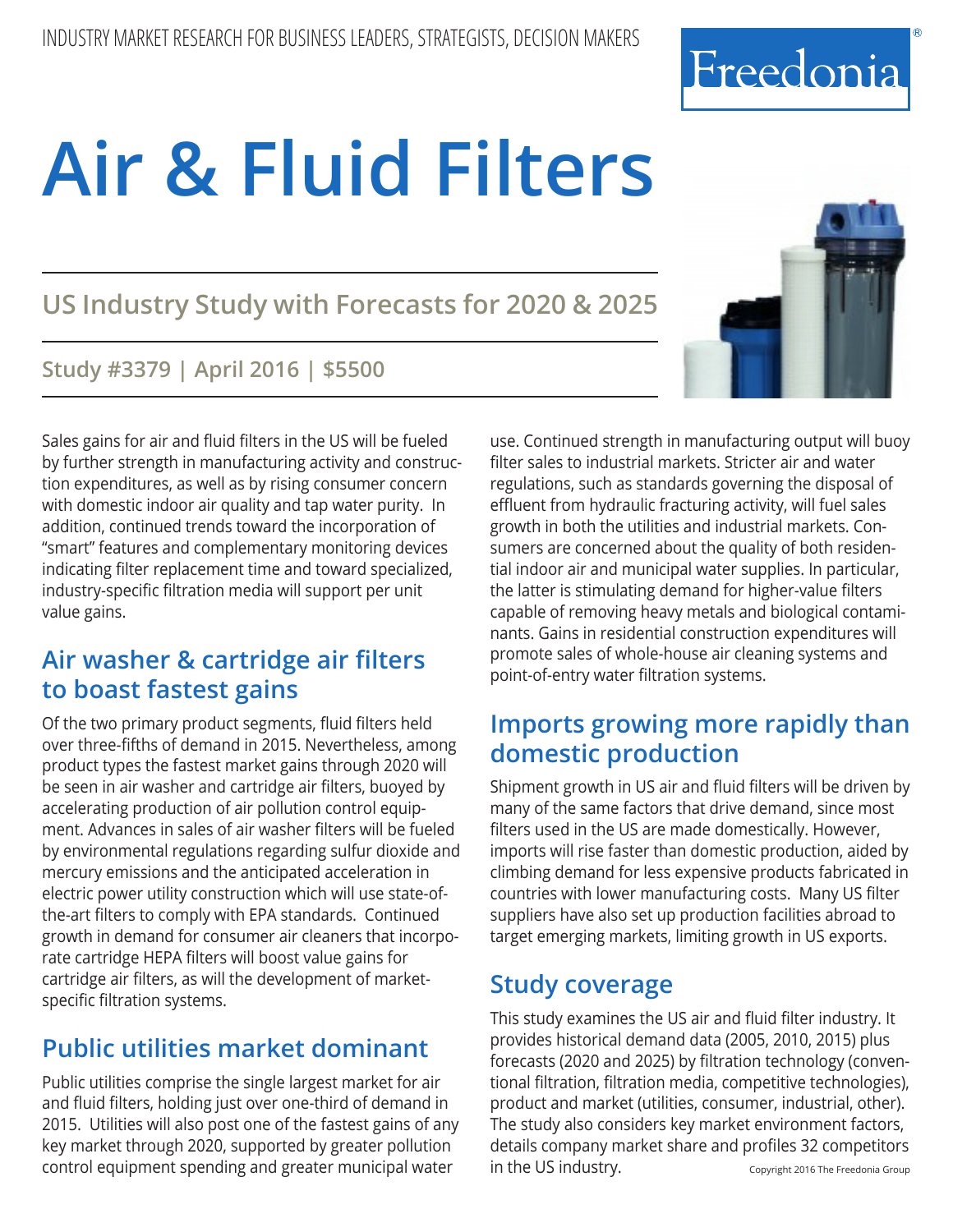## **Air & Fluid Filters** Industry Study with Forecasts for *2020 & 2025*

Study #3379 April 2016 \$5500

## Freedonia

## **Contents Summary Markets**

#### **Executive Summary**

**Market Environment** 

## **Filtration Technology**

Conventional Filtration Technology Fluid Filtration Air Filtration Filtration Media Fabric Nonwoven Fabrics Woven & Knit Fabrics Paper Other Filter Media Activated Carbon All Other Competitive Technologies Ion Exchange Membrane Separation Distillation Photo-Oxidation Ozone Treatment Chlorine Chelating Agents & Zeolites

#### **Products**

Air Washer Filters Other Air Filters

Fluid Filters Consumer Water Filters Fluid Power Filters Hydraulic Pneumatic Other Fluid Filters Municipal & Industrial Fluid Treatment All Other Fluid Filters Air Filters Panel & Pocket Filters Low Velocity Filters High Velocity Filters Fabric Air Pollution Filters Cartridge Filters Electrostatic Air Filters

Utilities Electric & Gas Utilities Market Water & Waste Treatment Market Consumer Water OEM Aftermarket Air OEM Aftermarket Industrial Equipment & Products Industrial Pollution Control Other Markets Nonautomotive Transportation Equipment Off-Road Equipment & All Other

#### **Industry Structure**

Industry Composition Market Share Competitive Strategies Research & Development Marketing Distribution Cooperative Agreements Mergers & Acquisitions

### **Company Profiles**

## **Tables & Charts**

#### **Executive Summary** 1 Summary Table

#### **Filtration Technology**

1 Air & Fluid Filter Demand by Media Type Cht Air & Fluid Filter Demand by Media Type, 2015 2 Fabric Media Filter Demand 3 Paper Media Filter Demand 4 Other Media Filter Demand

#### **Products**

- 1 Air & Fluid Filter Supply & Demand
- Cht Air & Fluid Filter Demand by Type, 2015
	- 2 Fluid Filter Supply & Demand
	- 3 Consumer Water Filter Demand
	- 4 Fluid Power Filter Supply & Demand
	- 5 Hydraulic Fluid Power Filter Demand
	- 6 Pneumatic Fluid Power Filter Demand
	- 7 Other Fluid Filter Supply & Demand
	- 8 Air Filter Supply & Demand
- Cht Air Filter Demand by Type, 2015
- 9 Panel & Pocket Filter Supply & Demand
- 10 Fabric Air Pollution Filter Supply & Demand
- 11 Cartridge Filter Supply & Demand
- 12 Electrostatic Air Filter Supply & Demand
- 13 Air Washer Filter Supply & Demand
- 14 Other Air Filter Supply & Demand

#### **Markets**

- 1 Air & Fluid Filter Demand by Market
- Cht Air & Fluid Filter Demand by Market, 2015
	- 2 Utilities Filter Demand
	- 3 Electric & Gas Utilities Filter Demand
	- 4 Water & Waste Treatment Filter Demand
	- 5 Consumer Filter Demand
	- 6 Consumer Water Filter Demand
	- 7 Consumer Air Filter Demand
	- 8 Industrial Filter Demand
	- 9 Industrial Equipment & Manufactured Product Filter Demand
- 10 Industrial Pollution Control Filter Demand
- 11 Other Markets Filter Demand

#### **Industry Structure**

- 1 US Air & Fluid Filter Sales by Company, 2015
- Cht US Air & Fluid Filter Market Share, 2015
	- 2 Selected Cooperative Agreements
	- 3 Selected Acquisitions & Divestitures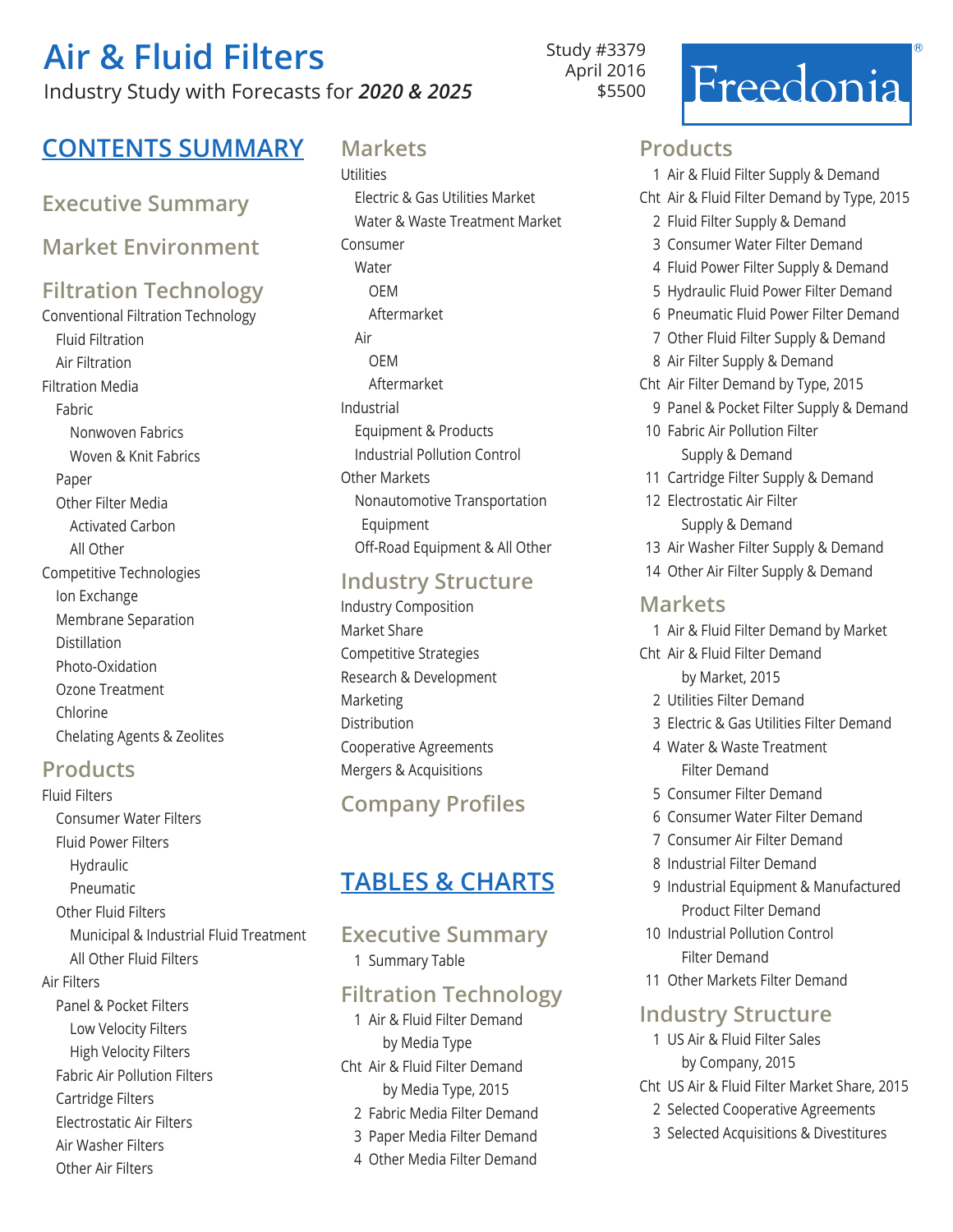## **Air & Fluid Filters**

Industry Study with Forecasts for *2020 & 2025*

Study #3379 April 2016 \$5500

## Freedonia

#### **filtration technology Nonwoven Fabrics --** Nonwoven fabrics are used in a vari of filters, includ<sup>ing H</sup>  $\alpha$ <sup>2</sup> filters, and water filters, and water filters, and water filters, and water filters, and water filters, and water filters, and water filters, and water filters, and water filters, and wate filters. Advance by driven in part by ongoing nonwoven fabric by  $\sim$  $\blacksquare$ innovations, allowing filter manufacturers significant opportunities for  $\blacksquare$ high-value product differentiation technological improvements. Item Gains are also powered by  $\bullet$  by  $\bullet$  for nonwoven air filt For instance, new filters will continue to be developed as a result of  $\alpha$ changes in air quality regulations that influence the need for air pollutions that influence the need for air political state of  $\alpha$ filters on electric power plants. Although there continue to be opp nities for growth for nonwoven filters used in biotechnology and o healthcare applications, filter manufacturers and system suppliers often reluctant to adopt newer types of media because of additional involved in testing new materials to levels acceptable to the US  $F_0$ and Drug Administration. Growth in demand for nonwoven filter media is also driven by interest in multifunctional filter media. For instance, such nonwover media can be created in multiple layers and in composite forms, w enable the media to act as a carrier for deodorizing materials such baking soda or for chemicals that neutralize the acidity of oils and ants during their use. Similar to paper filters, many nonwoven filters feature pleated media to increase the surface space available for collecting particulates. Although some nonwoven fabrics operate as surface filter media, others are configured to perform as depth media. Creating a nonwoven depth filter involves the use of somewhat more loosely arranged fibers so that the contaminants are caught inside the media instead of on the surface. In some filters, nonwoven fabrics are arranged in layers so that the outer layer is the most porous and the innermost layer has the best efficiency rating. In this way, larger particles are caught toward the outside of the ©2016 by MarketResearch.com, Inc. – All rights reserved **SAMPLE text TABLE V-5 CONSUMER FILTER DEMAND (million dollars)** í 2005 2010 2015 2020 2025 Households (million) \$ filters/household 13.3 16.8 19.5 22.4 26.2 Consumer Filter Demand 1519 1990 2425 2945 3600 By Market: OEM 55 59 64 70 76 Aftermarket 1464 1931 2361 2875 3524 By Type: Water 939 1730 2125 1730 2125 1730 2125 1730 2125 1730 2125 1730 2125 1730 2125 1730 2125 1730 2125 1730 2125 Air 580 792 1000 1215 1495 % consumer Air & Fluid Filter Demand Source: The Freedonia Group **TABLE IV-2 FLUID FILTER SUPPLY & DEMAND (million dollars)** i Item 2005 2010 2015 2020 2025 Gross Domestic Product (bil \$) \$ filters/mil \$ GDP Fluid Filter Demand 3560 4070 4900 5890 7040 Consumer Water 939 1198 1425 1730 2105 Fluid Power 530 587 687 687 687 688 699 687 688 699 687 688 687 688 699 691 687 688 691 692 693 687 693 693 69 Other Fluid 2001 2285 2800 3385 2800 3385 2800 3385 2800 3385 2800 3385 2800 3385 2800 3385 2800 3385 2800 3385 2800 3385 2800 3385 2800 3385 2800 3385 2800 3385 2800 3385 2800 3385 2800 3385 2800 3385 2800 3385 2800 3385 - net imports Fluid Filter Shipments 3376 3820 4630 5515 6520 % fluid filters Air & Fluid Filter Shipments Source: The Freedonia Group **This study can help you:** • Determine your market & sales potential • Learn more about industry competitors • Assess new products & technologies • Identify firms to merge with or acquire • Complement your research & planning • Gather data for presentations • Confirm your own internal data • Make better business decisions **SAMPLE table SAMPLE table**

#### **For complete details on any study visit [www.freedoniagroup.com](http://www.marketresearch.com/)**